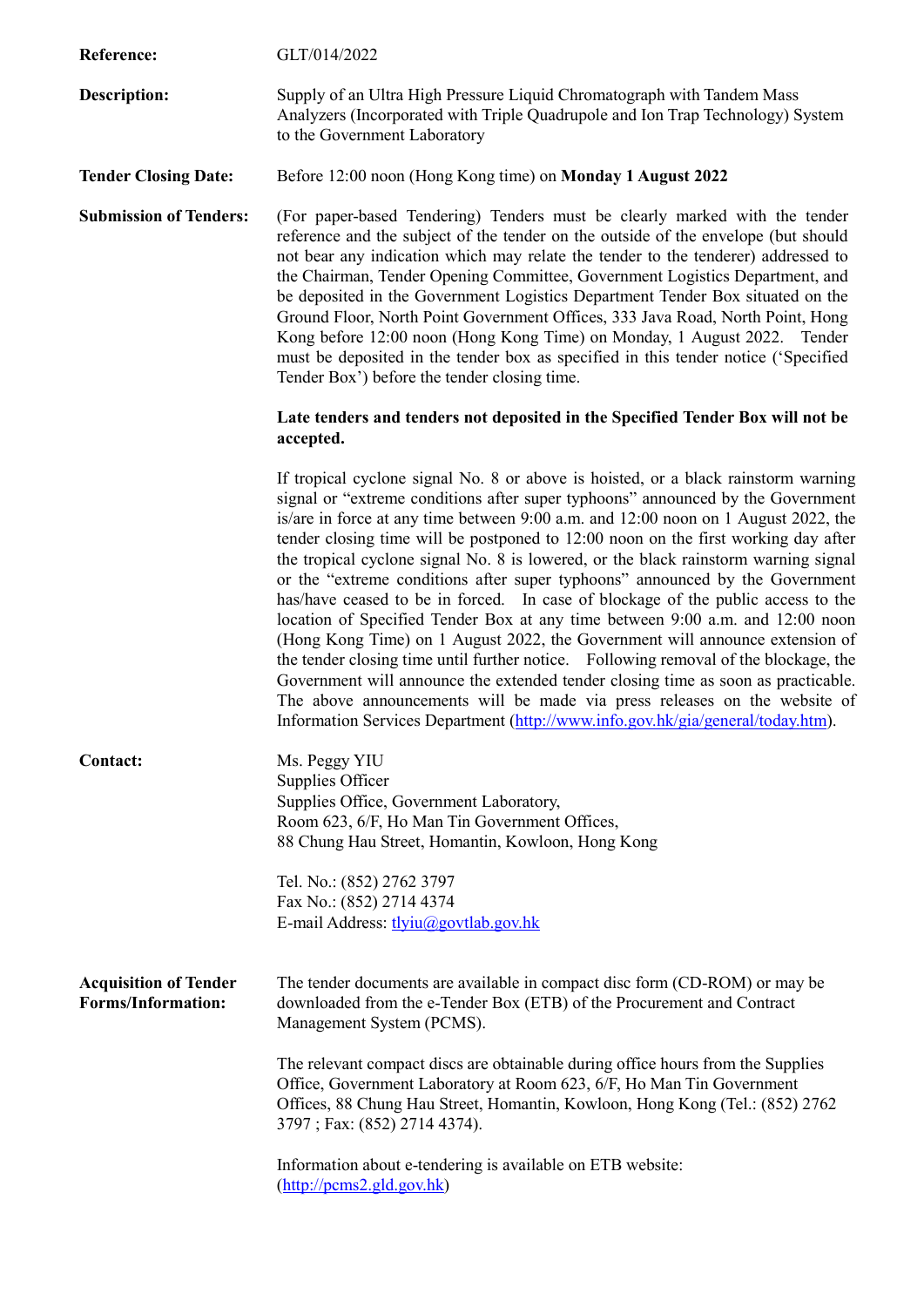招標編號: GLT/014/2022

投標項目: 招標承投為政府化驗所供應1套超高壓液相色譜串聯質譜聯用儀(採用三段四極 與四極離子阱技術)

截標日期: 2022 年 8 月 1 日星期一正午 12 時 (香港時間)

招標詳情: (就紙張式投標而言) 投標者必須在信封面註明招標編號、投標項目(但不得有 任何記認,使人認出投標者的身分)及「政府物流服務署開標委員會主席收」。 投標者必須於 2022 年 8 月 1 日星期一中午 12 時 (香港時間) 前,把投標書 放入設於香港北角渣華道 333 號北角政府合署地下的「政府物流服務署投標箱」 內。投摽者必須在截標時間前把投摽書放入本招標公告指明的投標箱(「指明投 標箱」)。

## 逾期遞交或未有放入指明投標箱的投摽書,概不受理。

如在 2022 年 8 月 1 日上午 9 時至正午 12 時期間,八號或以上的熱帶氣旋警 告信號,黑色暴雨警告信號或政府因超強颱風引致而公布的「極端情況」正在 生效,截標時間將延至改發較低的熱帶氣旋警告信號,黑色暴雨警告信號或政 府因超強颱風引致而公布的「極端情況」停止生效後首個工作天正午 12 時。如 在 2022 年 8 月 1 日上午 9 時至正午 12 時 (香港時間) 的任何時間内,通往 指明投摽箱位置的公眾通道受阻,政府會宣布延長截標時間,直至另行通知。 當通道重開後,政府會盡快公布已推遲的截標時間。上述公布事項會於政府新 聞處網頁以新聞稿方式宣布[\(http://www.info.gov.hk/gia/general/ctoday.htm\)](http://www.info.gov.hk/gia/general/ctoday.htm) 。

聯絡人: 饒子玲女士

物料供應主任 政府化驗所 物料供應室 香港九龍何文田忠孝街八十八號何文田政府合署 6 樓 623 室 電話號碼 : (852) 2762 3797 傳真號碼 : (852) 2714 4374 電郵 : tlyiu@govtlab.gov.hk

索取投標表格 及其他資料: 招標文件以唯讀光碟形式發出或可從採購及合約管理系統內的電子投標箱下 載。

> 有關唯讀光碟可於辦公時間內在香港九龍何文田忠孝街八十八號何文田政府合 署 6 樓 623 室政府化驗所物料供應室(電話:(852)27623797;傳真:(852)27144374) 索取。

有關電子投標的資料,載於電子投標箱網站 ([https://pcms2.gld.gov.hk\)](https://pcms2.gld.gov.hk/)。